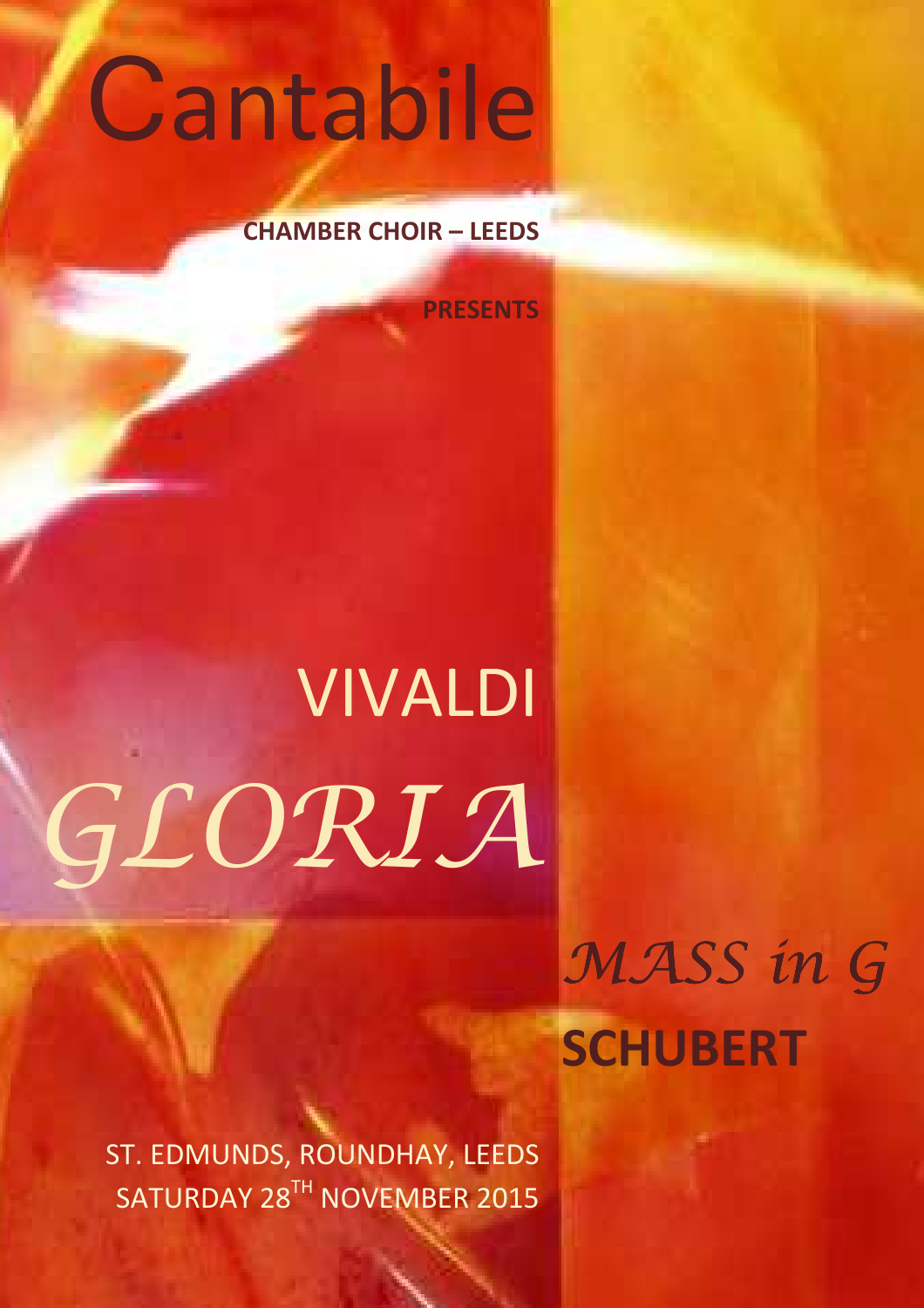# CANTABILE ARE DELIGHTED TO WELCOME MUSICIANS FROM THE ORCHESTRA OF LEEDS CATHEDRAL AND BEN MORRIS, ORGAN SCHOLAR OF YORK MINSTER WHO JOIN US IN THIS EVENING'S PERFORM.

| <b>Tom Rowan-Young</b> |
|------------------------|
| Jordan Garbutt         |
| Sophia Dignam          |
| Cara Janes             |
| Michael Sluman         |
| <b>Daniel Mills</b>    |
|                        |



ORGAN Ben Morris

THIS PERFORMANCE HAS BEEN MADE POSSIBLE BY THE GENEROUS BEQUEST OF HENRY TICKNER. HENRY SANG WITH CANTABILE FROM THE CHOIR'S INCEPTION IN 2007 UNTIL HIS DEATH IN 2014. HIS EXPERIENCE, EXPERTISE, ENTHUSIASM AND TIRELESS WORK ON BEHALF OF THE CHOIR ARE GREATLY MISSED.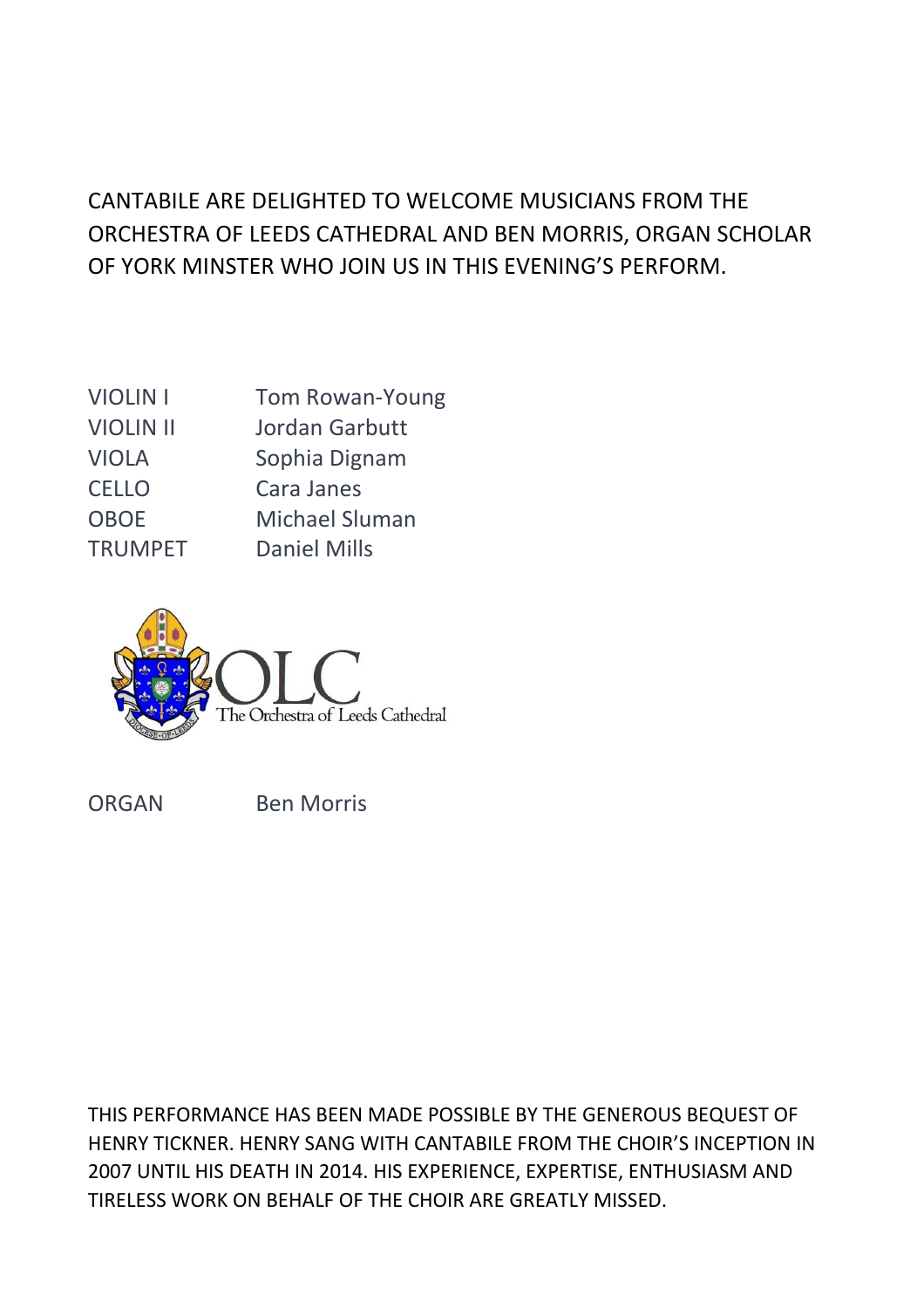### **MASS No. 2 IN G** FRANZ SCHUBERT 1797 - 1828

| <b>KYRIE ELEISON</b>                            | Chorus & Trio: Ann, Lynn, Karen |
|-------------------------------------------------|---------------------------------|
| Lord have mercy on us                           |                                 |
| <b>GLORIA</b>                                   | Chorus & Soli: Ann, Trevor      |
| Glory to god in the highest                     |                                 |
| <b>CREDO</b>                                    | Chorus                          |
| I believe in one God                            |                                 |
| <b>SANCTUS</b>                                  | Chorus                          |
| Holy, holy, holy, Lord God of Hosts             |                                 |
| <b>BENEDICTUS</b>                               | Quartet: Ann, Phil, Tom, Sandi  |
| Blessed is he who comes in the name of the Lord |                                 |
| <b>AGNUS DEI</b>                                | Chorus & Soli: Ann, Tom, Sandi  |
| Lamb of God                                     |                                 |

In the spring of 1815, at the age of 18, Schubert wrote this 'little' Mass for his Parish Church in Lichtental, a suburb of Vienna. The second of his six settings of the Mass, Schubert composed this work in a period of less than a week. Originally modestly scored for strings and organ, Schubert later added trumpets and timpani and his brother added parts for woodwind to augment the strings. However, It is the original setting that we present this evening.

In this work Schubert achieves extraordinary effects with the most economical of means. The intensity of this sacred work is mainly found in its simplicity and in Schubert's ability to find musical expression for a modest, personal faith. The work is lyrical, tender and gently moving. Only the Gloria and Sanctus strike a more declamatory note but this soon subsides into the peaceful contemplation of the final Agnus Dei.

## **IF YOU FEEL YOU WOULD LIKE TO SHOW YOUR APPRECIATION OF THIS EVENING'S PERFORMANCE PLEASE SAVE YOUR APPLAUSE UNTIL THE CONCLUSION OF THE AGNUS DEI.**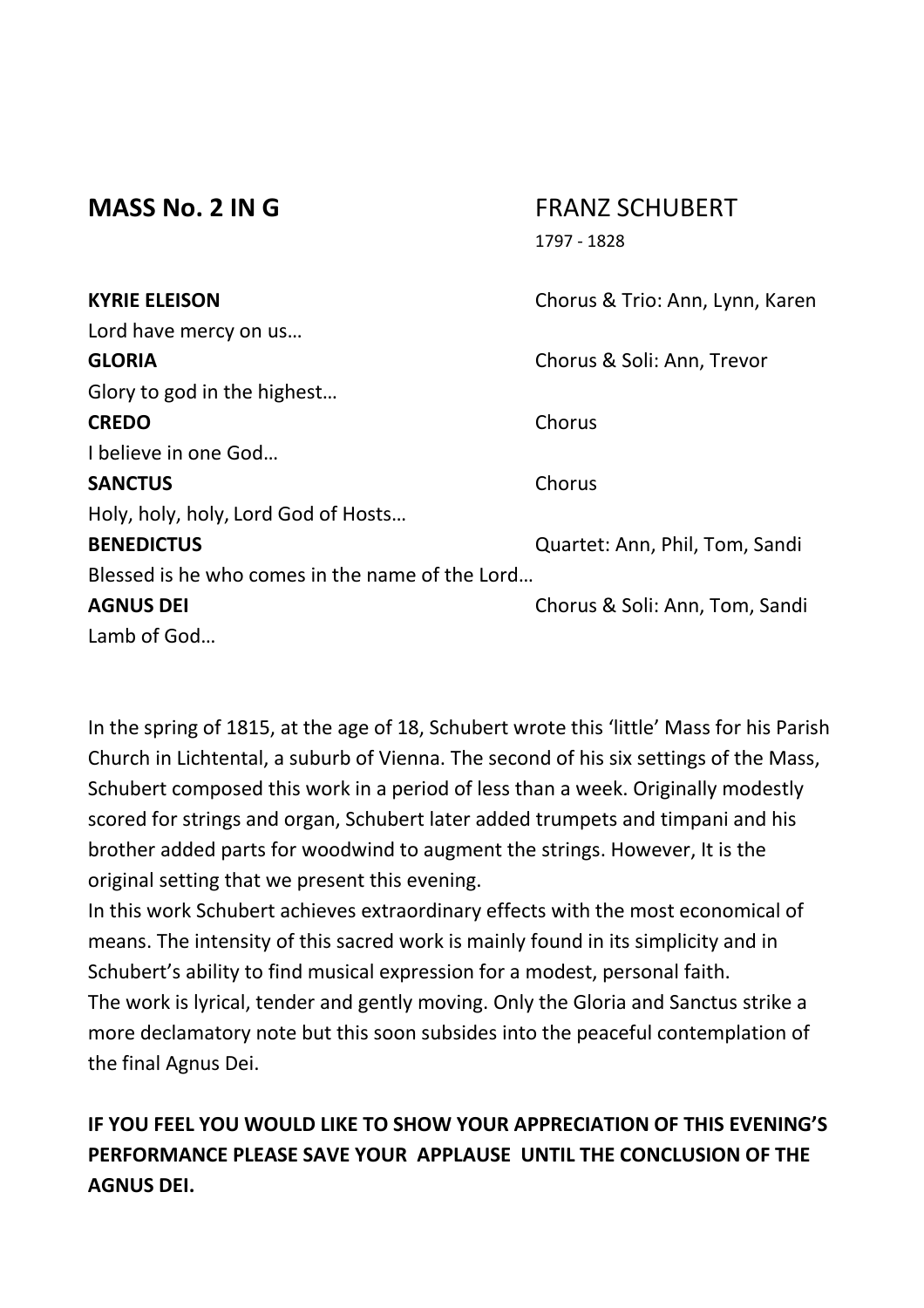## **THE LAMB** JOHN TAVENER

1944 - 2013

In this setting of Willian Blake's poem Tavener evokes the child-like directness of the text through the simplest of means. The music alternates between passages of spare, sinuous polyphony and rich harmony. This musical framework seems to encapsulate and amplify the questioning nature of Blake's text. Blake's poem was first published in 1789 as one of his 'Songs of Innocence and of Experience'. This publication included illustrations by Blake and the texts were intended to be sung, although Blake's original melody for 'The Lamb' has been lost. John Tavener's setting of the poem, composed from seven notes, was written in a single afternoon and was inspired by Blake's words and his three-year-old nephew, Simon, to whom the work is dedicated.

*Little lamb who made thee? Dost thou know who made thee? Gave thee life, and bid thee feed by the stream and o'er the mead; Gave thee clothing of delight, softest clothing, woolly bright; Gave thee such a tender voice, making all the vales rejoice? Little lamb who made thee? Dost thou know who made thee?* 

*Little lamb, I'll tell thee, Little lamb, I'll tell thee; He is called by thy name, for he calls himself a lamb. He is meek, and he is mild, he became a little child. I, a child, and thou a lamb; we are called by his name. Little lamb, God bless thee! Little lamb, God bless thee!*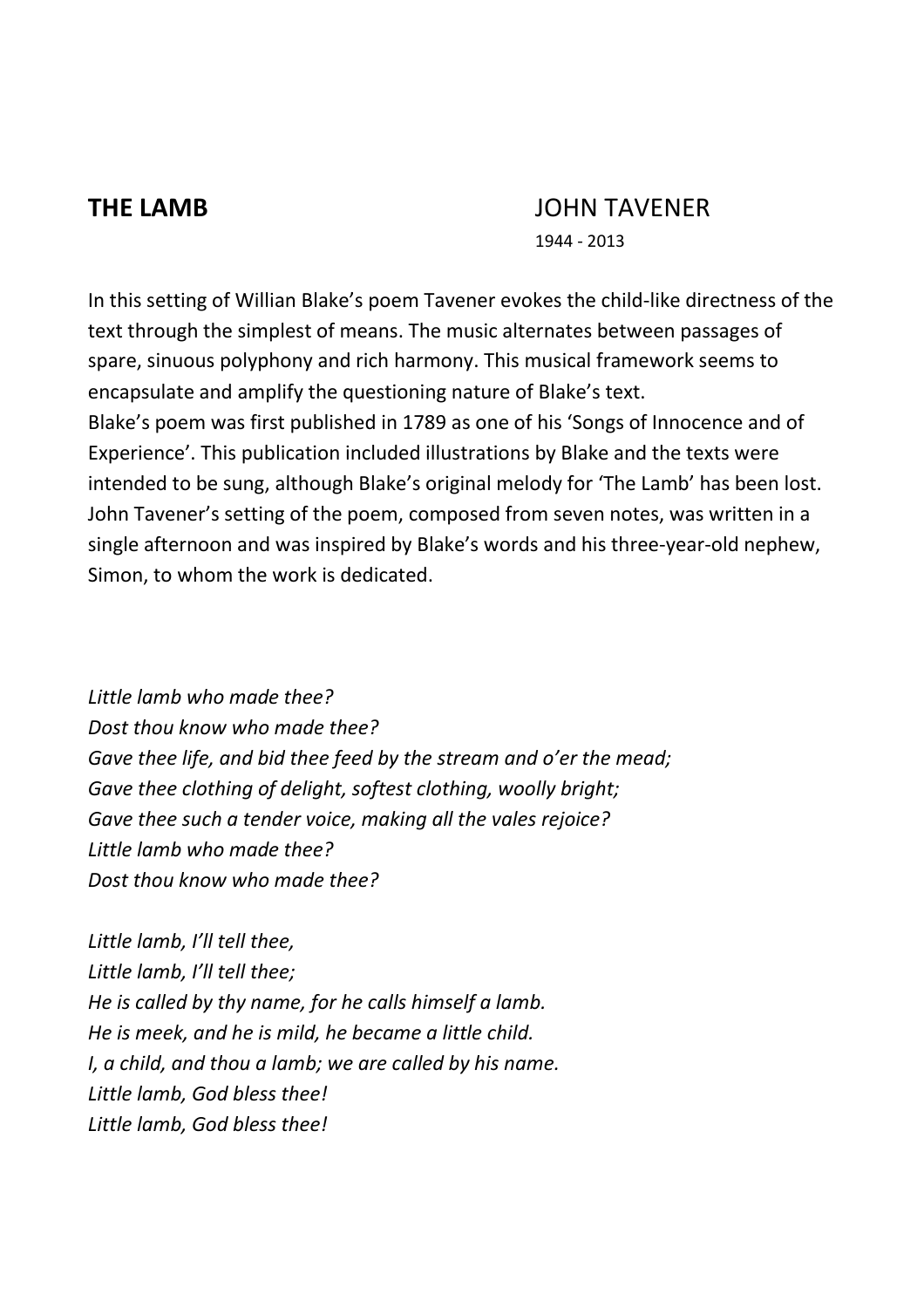## **NORTHERN LIGHTS** OLA GJEILO

Born 1978

Ola Gjeilo's setting of words 'Pulchra es amica mea' from the Song of Solomon is inspired by Gjeilo's sighting of the aurora borealis in his native Norway. He writes of this experience:

*Looking out from the attic window that Christmas in Oslo, over a wintery lake under the stars, I was thinking about how this 'terrible' beauty is so profoundly reflected in the northern lights which, having grown up in the southern part of the country, I have only seen once or twice in my life. It is one of the most beautiful natural phenomena I've ever witnessed, and has such a powerful, electric quality….. both mesmerizing and terrifying….'*

*Thou art beautiful, O my love, sweet and comely as Jerusalem, terrible as an army set in array. Turn away thy eyes from me, for they have made me flee away.* 

### **O RADIANT DAWN** JAMES MacMILLAN born 1959

James MacMillan's musical influences are wide-ranging, from hard-edged modernism to experimental mysticism, from Bach to Wagner, however all is infused with a sense of his Celtic musical heritage. In this advent anthem his shimmering harmonies are a perfect musical expression of the 'radiant dawn' of the title. James MacMillan composed *O Radiant Dawn*, one of his 'Strathclyde Motets', for his choir at St. Columba's, Maryhill, Glasgow in 2007.

# **INTERVAL**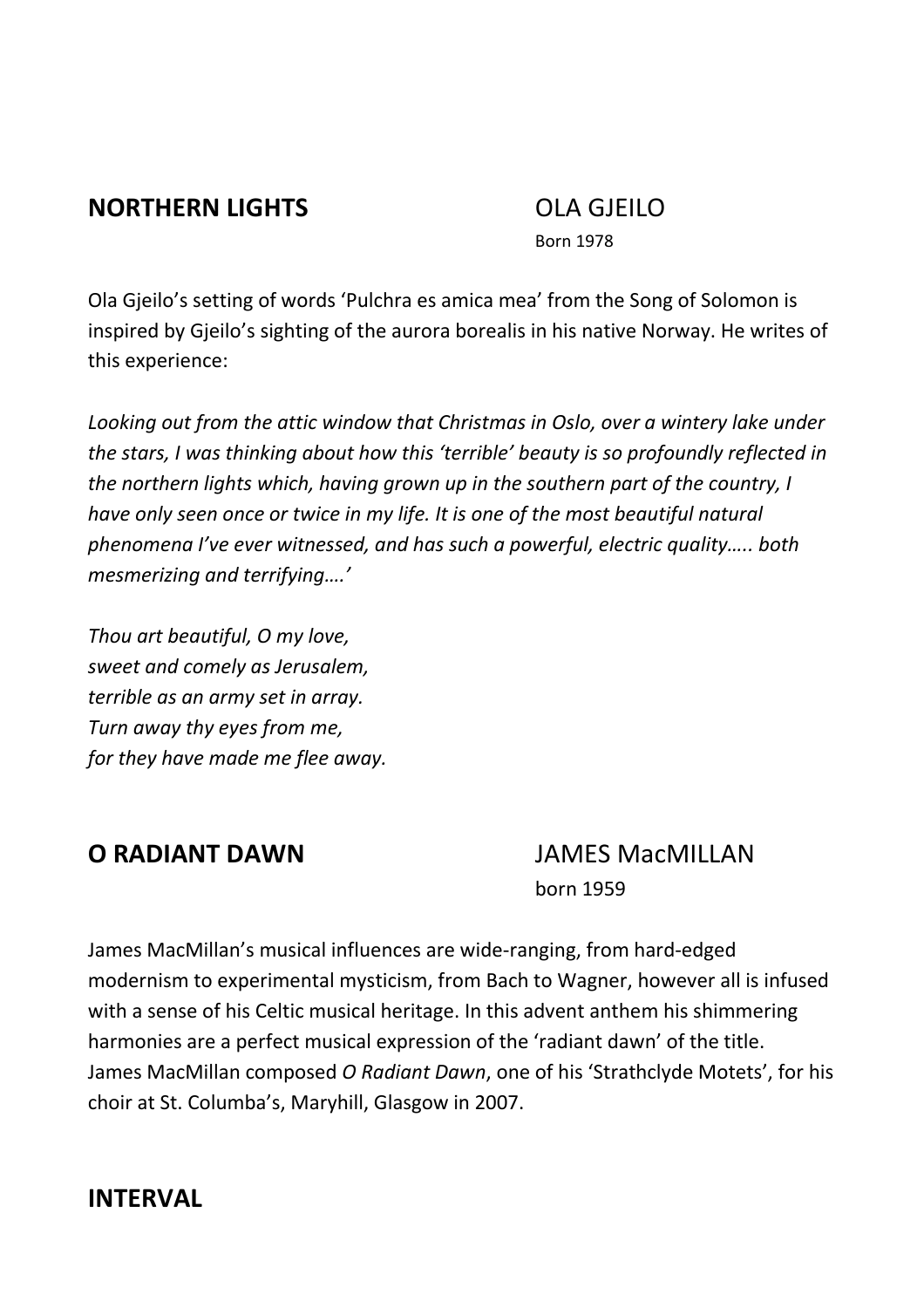## **GLORIA** ANTONIO VIVALDI 1678 – 1741

| <b>GLORIA</b>                               | Chorus                    |
|---------------------------------------------|---------------------------|
| Glory to God in the highest                 |                           |
| <b>ET IN TERRA</b>                          | Chorus                    |
| And on earth, peace to all mankind          |                           |
| <b>LAUDAMUS TE</b>                          | Soprano Duet: Hazel, Jane |
| We praise Thee                              |                           |
| <b>GRATIAS AGIMUS TIBI</b>                  | Chorus                    |
| We give Thee thanks                         |                           |
| <b>DOMINE DEUS, REX COELESTIS</b>           | Soprano Solo: Jane        |
| Lord God, King of heaven                    |                           |
| DOMINE FILI UNIGENITE, JESU CHRISTE         | Chorus                    |
| Lord Jesus Christ, the only-begotten Son    |                           |
| <b>DOMINE DEUS, AGNUS DEI</b>               | Alto Solo & Chorus: Wendy |
| Lord God, lamb of God                       |                           |
| <b>SUSCIPE DEPRECATIONEM NOSTRAM</b>        | Chorus                    |
| Receive our prayer                          |                           |
| <b>QUI SEDES AD DEXTERAM PATRIS</b>         | Alto Solo: Ruth           |
| Who sittest at the right hand of the Father |                           |
| <b>QUONIAM TU SOLUS SANCTUS</b>             | Chorus                    |
| Thou alone art holy                         |                           |
| <b>CUM SANCTO SPIRITU</b>                   | Chorus                    |
| Come Holy Spirit                            |                           |

The exact date of composition of the Gloria is unclear, though It is likely that the work was written in 1715 whilst Vivaldi was priest and music teacher at the Ospedale Della Pieta in Venice. This was a charitable institution responsible for the care and education of 'foundlings' (often the illegitimate offspring of wealthy merchants and noblemen). Here, only female wards would take part in musical activities so it is likely that this setting of the Gloria was written for the girls and young women of the Ospedale who first performed it.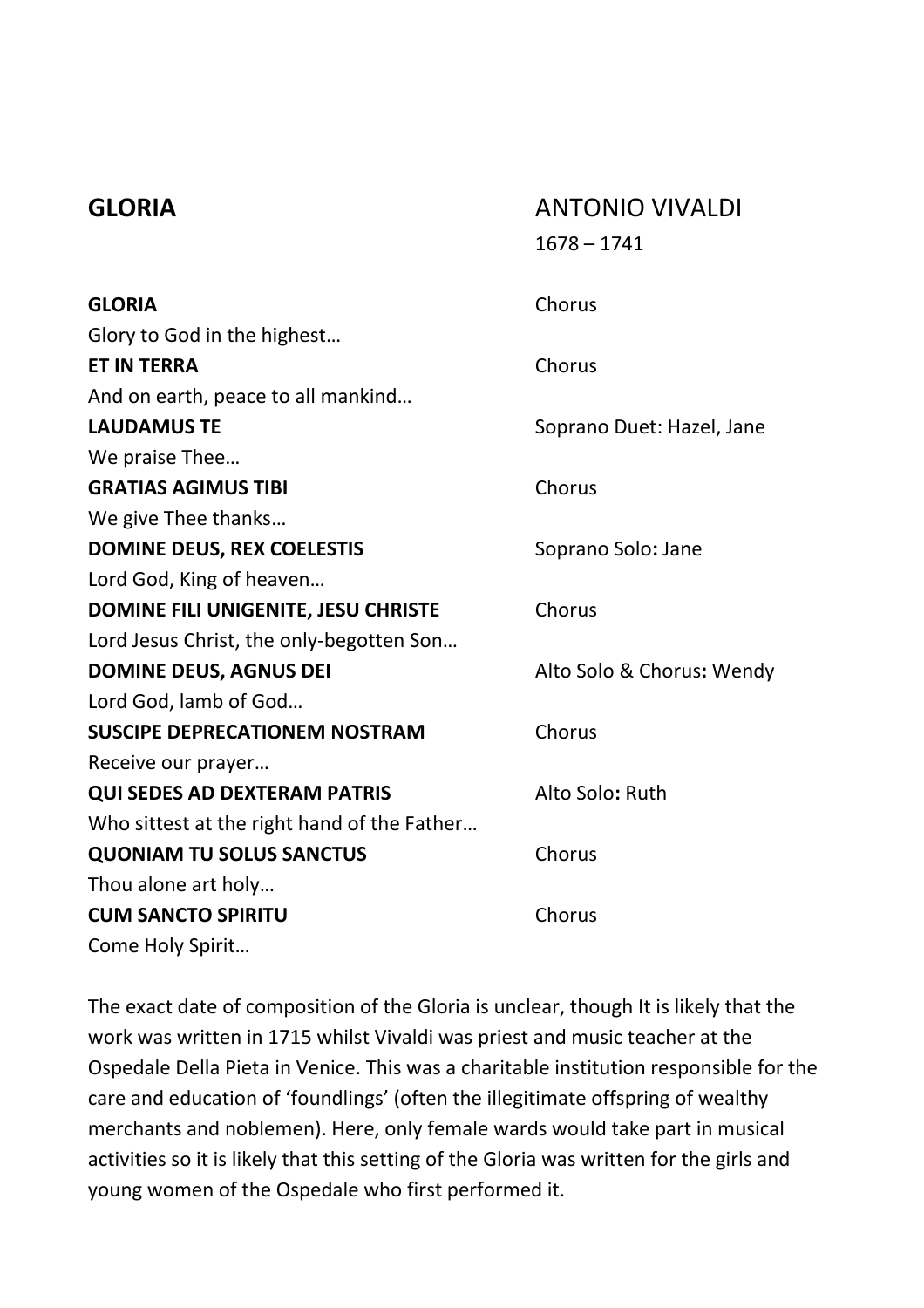After Vivaldi's death the work was neglected until, in the late 1920's, it was rediscovered in a pile of forgotten Vivaldi manuscripts. Alfredo Casella produced a less than authentic edition that was performed in Sienna In 1939 but it wasn't until 1957, with the rising interest in Baroque music, that the now familiar original version was published and given its first modern performance. Since then, the infectious joy and vitality of this work has ensured its place in the choral repertoire.